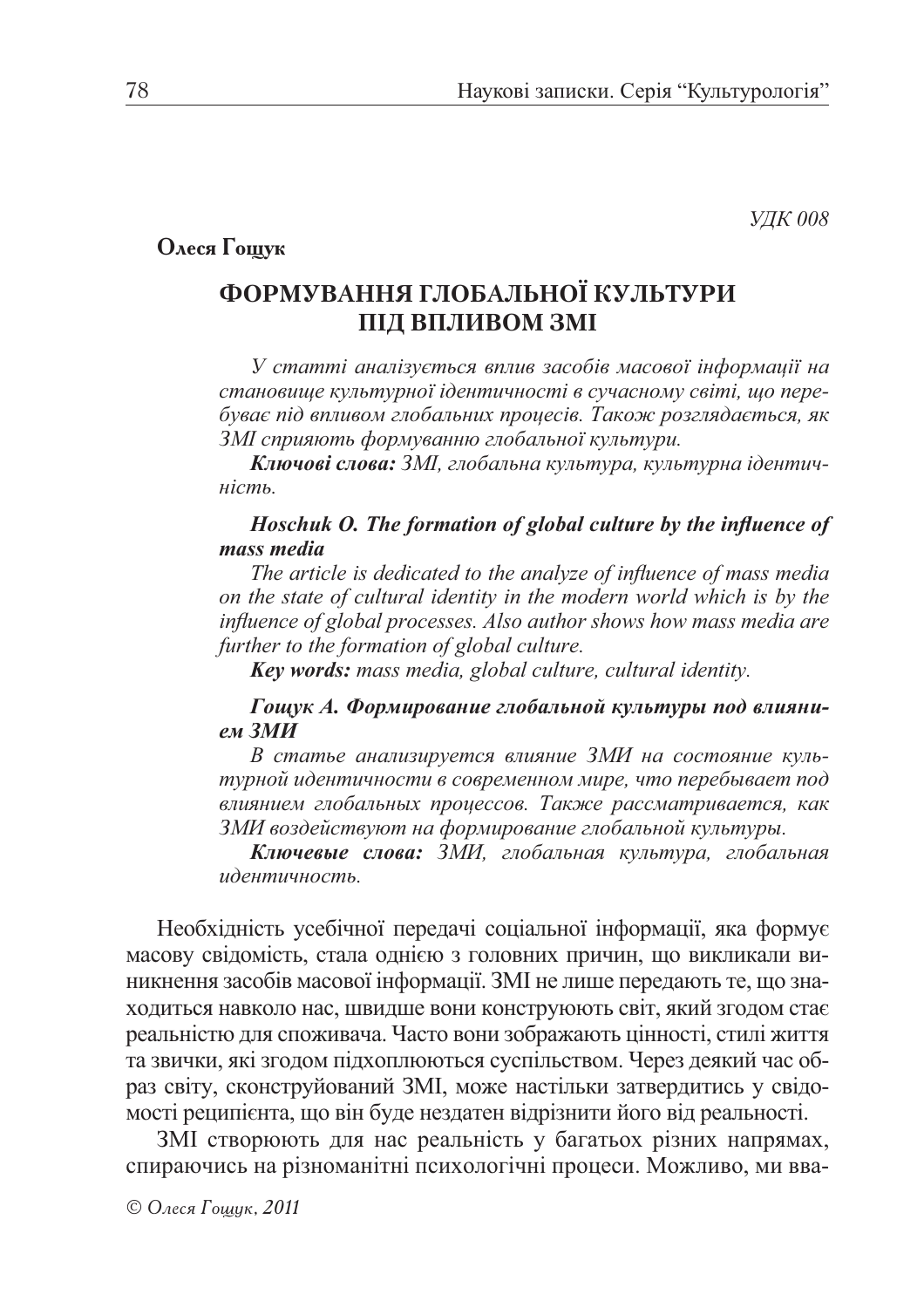жаємо ті чи інші події та питання важливими тому, що саме такими їх подають нам ЗМІ [6, с.13].

У сучасних умовах поглиблення процесів глобалізації постає питання спроможності нових засад культурної ідентичності протидіяти інформаційній експансії, яка повсюдно простежується через перетворення засобів масової інформації на засоби масової маніпуляції. Однією з найбільших проблем є те, що контроль за формуючими суспільну думку джерелами ЗМІ практично монолітний. Тому усі підконтрольні теле- і радіостанції, газети, журнали, книги і фільми говорять про одне і те ж, підтримуючи «єдино правильну» позицію. Незважаючи на видиме розмаїття, розголос відсутній - як немає і доступних масовому споживачу альтернативних джерел, які могли б надати йому можливість сконструювати думку, що виступить на противагу господарям інформаційного ринку.

У зв'язку з поширенням глобалізаційних процесів виникає проблема засилля в національних ЗМІ іноземного капіталу, що є негативним фактором у процесі боротьби за збереження власної культурної ідентичності.

Інформаційна глобалізація, основою для якої стали новітні комунікаційні технології, почала випереджати національний комунікаційний інтегралізм, суб'єктивізм посткомуністичних націй, а горизонтальні інформаційні потоки створили серйозну конкуренцію вертикальним, які є визначальними в процесі національної ідентифікації.

У XX - поч. XXI ст. відбувся вибух світової етнічності, що знайшов вираження у відродженні національного фольклору, параді етносів, які знову вийшли на міжнародну арену, закріплення прав раніше пригнічених народів, мов, меншин. Але ці вирази ідентичності, що тільки-но почали висвітлюватися ЗМІ, зіткнулися з могутньою конкуренцією з боку музичних відеокліпів та американських кінофільмів, тому вони не були б спроможні виконати своє завдання з формування розуміння громадянами свого місця в новому суспільстві. Не телепрограми про вітчизну та народ, а рекламні ролики та західні образи займають та будуть займати духовний простір, що є життєво необхідним для культурної ідентичності.

Поширення американського способу життя справді прагне прямого впливу на маси, він зорієнтований на нових соціальних акторів, якими виступає молодь, і ґрунтується також на запозиченні підприємницьких менеджерських технологій. Завдяки своєму вмінню спиратися на величезну традицію видовища, щоб стати індустрією дозвілля, зазначена світова культура має своїх героїв (керівників підприємств, нафтовиків, зірок шоу-бізнесу, спортсменів), для яких релігія, культурна належність і навіть національність стають тепер чимось поді-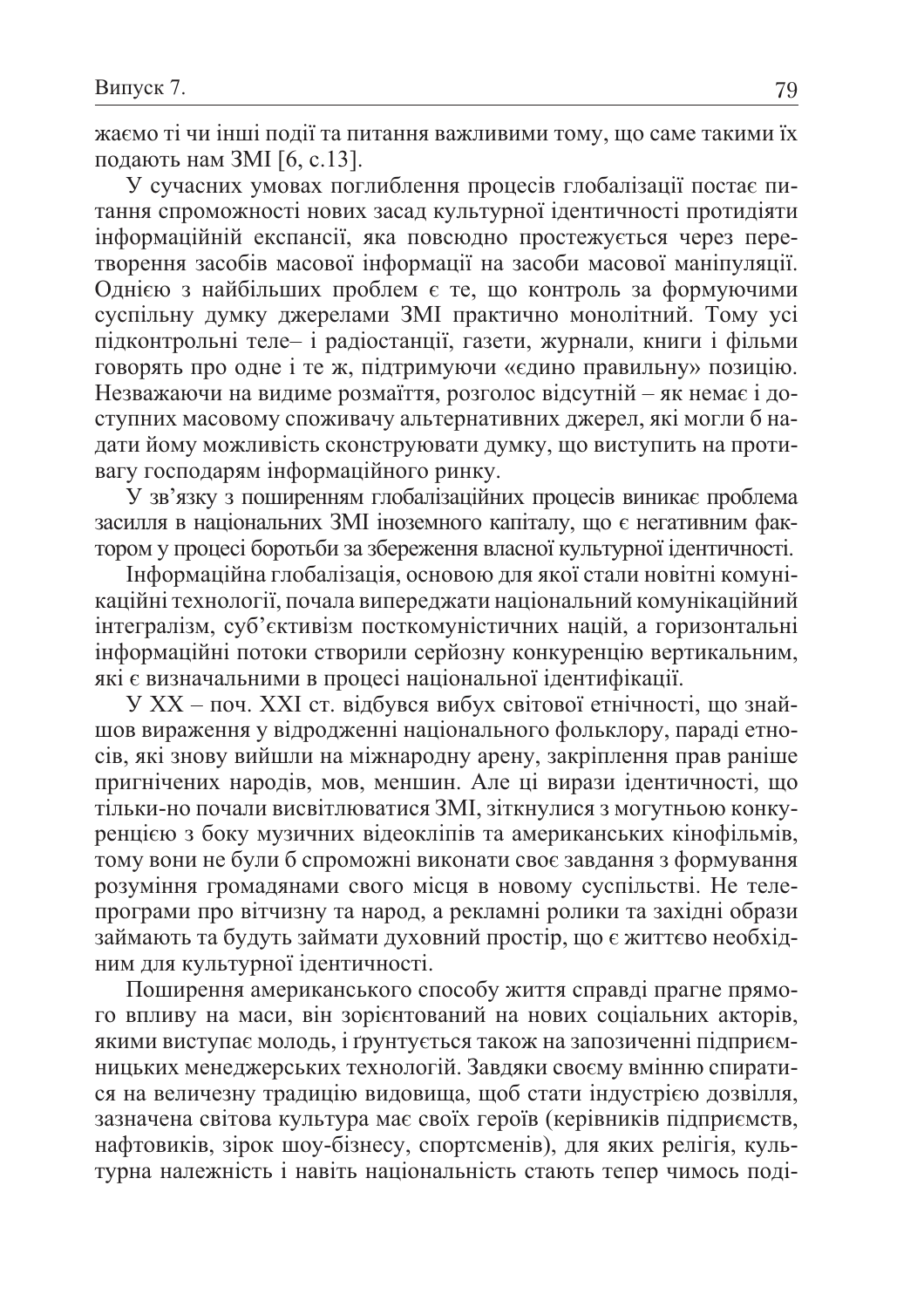бним до «епіфеноменів у пошуку ідентичності» [4, с. 128]. Тому особливо важливим постає урегулювання цього питання у національних системах ЗМІ, бо саме вони є потужною зброєю посилення ідеї збереження самобутності культурної ідентичності.

Якщо друковані видання хоч якось знайомлять людей з існуванням мільйонів інших громадян рідної країни, що мають таку саму думку та почуття і читають такі самі матеріали, то у телебаченні культурна ідентичність знаходить дуже слабкий вираз, бо за природою вона набуває інтернаціональності. Люди зараз знають про велику кількість, можливо, мільярди «співглядачів», що знаходяться у особливому інформаційному, мовному, почуттєвому полі, і пов'язанні, як вважає Б. Андерсен у "особливу видиму невидимість" [3]. Те, що вони можуть уявити собі, - майже завжди,- єдине необмежене, ненаціональне та міжкультурне товариство. Однакові образи, що потужно впливають на фізичний та психологічний стан, можуть одночасно бачити і на пляжі в Каліфорнії, і в міських хрущобах Індії, і в українському селищі на Поліссі. Люди знають, або відчувають, що це спільні, легкодоступні образи. Зрозуміло й те, що у різних містах ці образи мають різне тлумачення, але цих спільних образів може бути достатньо, щоб викликати зміни у погляді людини на окремі ідею, політичну систему чи один на одного.

Реклама стає основою поведінки в різних ситуаціях, а ситуації також стандартні та однотипні. Мова фіксує соціальну одномірність і закріплює за словами ті значення, які слугують системі, що існує. Для більшої частини суспільства культура - продукт впливу засобів масової комунікації на соціальне поле, яке вони насичують величезною кількістю повідомлень.

Головною особливістю засобів масової інформації є спосіб подання матеріалу при якому реципієнт (нібито) відчуває себе у центрі подій, йому здається, що може так чи інакше змінювати ситуацію, приймати важливі рішення, тому ЗМІ є могутнім інструментом укріплення культурної ідентичності у громадській свідомості. А це та атмосфера, до якої прагне людина-космополіт, людина, яка хоче бути одночасно в багатьох місцях, володіти інформацією та контролювати хід світових подій.

3 допомогою ЗМІ кожний може відчути себе приналежним до якоїсь події, чи то на глобальному рівні, чи на локальному. Таким чином реципієнт залучається не тільки до окремої дії чи явища, а й до ідеї, яка закладена у основі, сприймає їх не як примусові, а швидше як власні погляди та переконання. У цей час також підсилюється соціальна активність людини [5, с. 11].

ЗМІ є чи не найефективнішим засобом розв'язання питання необхідності захисту культурної ідентичності. Тільки вони можуть досягти ве